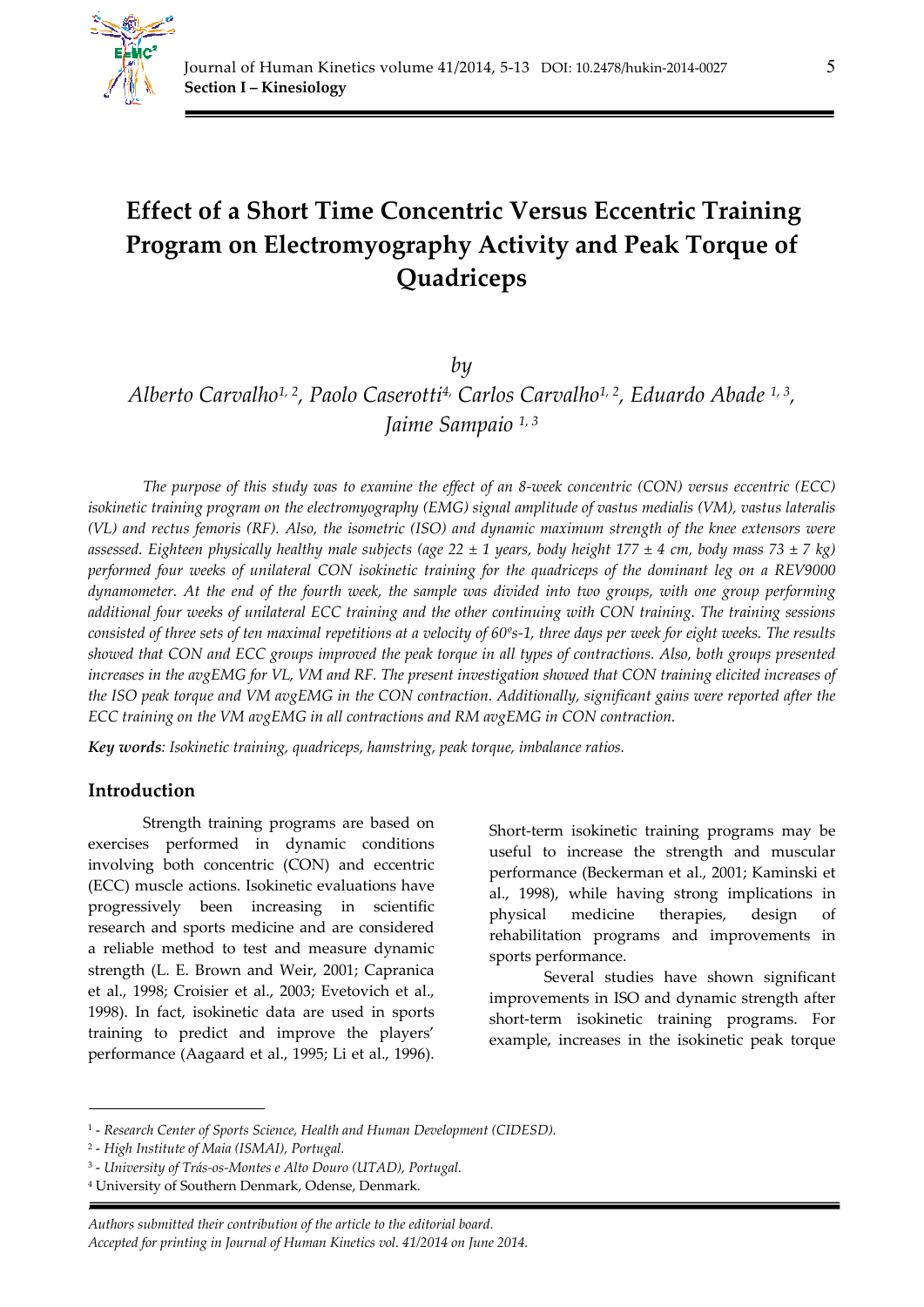(PT) of the leg extensors were already reported after two (Prevost et al., 1999) and three training sessions (Coburn et al., 2006). Also, short-term improvements were found in the rate of velocity development during maximal CON isokinetic leg extensions after two training sessions (L. Brown and Whitehurst, 2003). Moreover, gains in the ECC mode were reported after a 2-week program (3 sessions per week) that consisted of 5 sets of 8 knee extensions (Brassine et al., 2002). Yet, other investigations have found no differences in strength gains of upper and lower extremity muscles between ECC and CON training programs (Johnson, 1972; Pavone and Moffat, 1985). Nevertheless, ECC training seems to be more efficient than CON (Asmussen, 1953; Komi, 1973). In fact, several studies have reported more specific and effective strength gains after ECC training in maximal voluntary strength (Higbie et al., 1996; Kaminski et al., 1998; Roig et al., 2009; Seger and Thorstensson, 2005).

Previous research has suggested that strength gains have a strong correlation with the training mode i.e. greater CON strength gains obtained after CON training and greater ECC gains after ECC training (Duncan et al., 1989; Tomberlin et al., 1991). During a resistancetraining program, increases in muscular strength are commonly attributed to two main factors: a) neural adaptations, such as increased activation of agonist and/or synergist muscles involved in the muscle action, improved coordination and reduced co-activation of antagonist muscles, and b) increases in muscle fiber size (hypertrophy) (Moritani and Devries, 1979).

It has already been reported that neural factors have a strong influence on the strength gains during the first 3 weeks of a resistancetraining program. On the other hand, hypertrophy methodologies seem to be more effective in increasing strength gains after 3 to 5 weeks of training (Hakkinen et al., 1981; Moritani and Devries, 1979). Although skeletal muscle adaptations may contribute to strength gains (Staron et al., 1994), the available literature suggests that neural adaptations may be particularly important during the early phases of a resistance-training program (Amiridis et al., 1996; Holtermann et al., 2005; Moritani and Devries, 1979). As a consequence, the improvements in strength and muscular

performance that occur immediately after a shortterm training program are not likely to be attributed to muscle fiber hypertrophy (Prevost et al., 1999) but mainly to neural factors.

The assessment of neural adaptations has been frequently performed with surface electromyography (EMG), a common technique for examining muscle function in kinesiology, exercise physiology and biomechanics (Aboodarda et al., 2011; van den Tillaar and Ettema, 2013).

The surface EMG signal comprises the sum of the electrical contributions generated by the active motor units (Farina et al., 2004). Thus, it is suggested that EMG amplitude is primarily influenced by the level of the muscle activation that depends on the number of active motor units and their firing rates (De Luca, 1997). Although the inherent nature of the signal implies some limitations related to the interpretation of the surface EMG amplitude and frequency data (Farina et al., 2004), EMG is considered a valid tool for the investigation of neuromuscular adaptations in resistance training (Akima et al., 1999; Garfinkel and Cafarelli, 1992; Hakkinen et al., 1998; Holtermann et al., 2005). In fact, a previous research focused on the post activation mechanism has considered that the lack of electromyographic recordings was a limitation when evaluating the power output production (Liossis et al., 2013).

The processing methodology about the behaviour of the signal in time domain, is described by amplitude variables that are related to the root mean square of the signal or the average rectified value and the muscle fiber conduction velocity (Clancy, 1999; De Luca, 1997). Neural adaptations contribute to the increase in muscular strength in both CON and ECC isokinetic training programs, yet, gains seem to be higher after ECC training.

The selection of adequate types of muscular contractions (ECC and CON) is a very important issue to strength and conditioning coaches (Krol and Mynarski, 2012). So, it is vital that scientific research compares and describes with accuracy the effects of both types of contraction on sports performance (Drury et al., 2006). Therefore, the purpose of this study was to examine the effects of an 8-week CON versus ECC isokinetic training program on the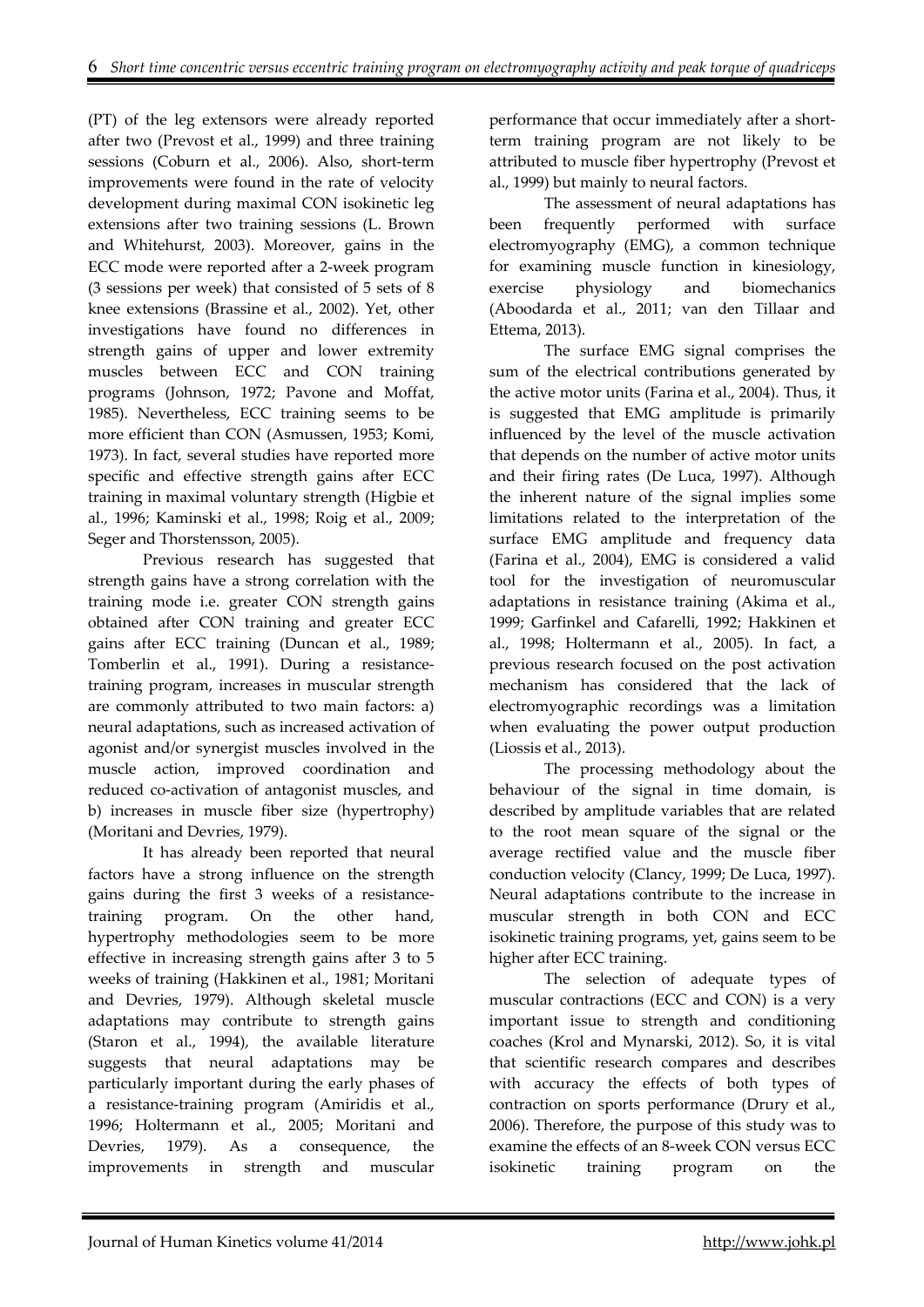electromyogram signal amplitude, ISO and dynamic maximum strength in the knee extensors.

# **Material and Methods**

#### *Subjects*

Eighteen physically healthy subjects (mean age  $\pm$  SD: 22  $\pm$  1 years, body height: 177  $\pm$  4 cm, body mass: 73  $\pm$  7 kg) with no cardiovascular or orthopaedic problems and without previous experience with isokinetic tests volunteered to participate in this study. After four weeks of CON training, the sample was divided into two groups: one group performed additional four weeks of unilateral ECC training (n=9; ECC group, age 22 ± 1 years, body height:  $177 \pm 4$  cm, body mass:  $72 \pm 6$ kg) and the other continued with CON training (n=9; CON group, age  $22 \pm 1$  years, body height:  $177 \pm 4$  cm, body mass:  $75 \pm 8$  kg). Prior to the study, a disclosure document was presented to the players indicating all the associated procedures, benefits and potential risks. A written consent form in accordance with the latest revision of the Declaration of Helsinki was also required so that this protocol would be approved by the ethics committee of the Research Centre in Sports Sciences, Health and Human Development (Portugal).

## **Procedures**

All sessions were carried out at the same time, more than 3 hours after a meal with the room temperature maintained at 21ºC. All sessions were preceded by a 10 minute warm-up on an ergocycle (70 rpm at 50 watts) and dynamic stretching exercises (for hamstrings and quadriceps). After that, a 5 minute interval was conceded for the electrodes placement and another 5 minutes for the isokinetic evaluation of each leg. Accordingly to the available sample and in order to maintain the schedule, six participants were evaluated in each session. A similar ECC/CON ratio criterion was used to place subjects in each group (9) (CON group,  $1,27 \pm 1$ 0,22; ECC group,  $1,37 \pm 0,16$  p = 0,270).

Subjects sat with their thighs at an angle of 85*º* to the trunk. The mechanical axis of the dynamometer was aligned with the lateral epicondyle of the knee. The trunk and thighs were stabilized with belts. The knee range of motion was 70º (20 to 90º of flexion); the lever arm was positioned at the distal third of the leg; torque was

gravity-corrected and dynamometer calibration was performed before every session in accordance with the manufacturers' instructions. All sessions began with the assessment of the right lower limb and proceeded in the same order: 5 CON contractions at 60ºs-1 followed by ISO muscle contractions (flexion and extension) during 5 s (at  $60^{\circ}$  of flexion) and 5 ECC contractions at  $60^{\circ}$ s<sup>-1</sup>.

A 90 s recovery period was allowed between CON, ISO and ECC tests. All subjects benefited from both visual feedback and verbal encouragement. The highest value for each testing condition was registered for further analysis. All procedures to assess muscular strength and power (L. E. Brown and Weir, 2001) were based on the recommendations of the American Society of Exercise Physiology. All tests were performed with the use of the REV9000 (Technogym, Italy) isokinetic dynamometer and controlled by the same qualified technician. EMG signals of *Vastus Lateralis* (VL), *Rectus Femoris* (RF) and *Vastus Medialis* (VM) muscles were recorded in all subjects using surface electrodes (Medicotest, Blue Sensor) with bi-polar placement according to SENIAM's recommendations for surface EMG. The data were analysed considering AvgEMG of each muscle. For the RF evaluation, the electrodes were placed at 50% on the line from the anterior spina-iliaca superior to the superior part of the patella. The electrodes were orientated in the direction of the line from the anterior spina iliaca superior to the superior part of the patella. For the VM, the electrodes were placed at 80% on the line between the anterior spina iliaca superior and the joint space in front of the anterior border of the medial ligament. The orientation was almost perpendicular to the line between the anterior spina iliaca superior and the joint space in front of the anterior border of the medial ligament. Finally, for the VL, the electrodes were placed at 2/3 on the line from the anterior spina iliaca superior to the lateral side of the patella. The orientation was in the direction of the muscle fibers. In all cases an elastic band was used to the fixation on the skin.

To evaluate the muscle electrical activity, a pre-amplified telemetry system (Glonner) was used with *Simi Motion* software. For all muscles normalized amplitudes were obtained by calculating the percentage of the average EMG full signal amplitude of the movement with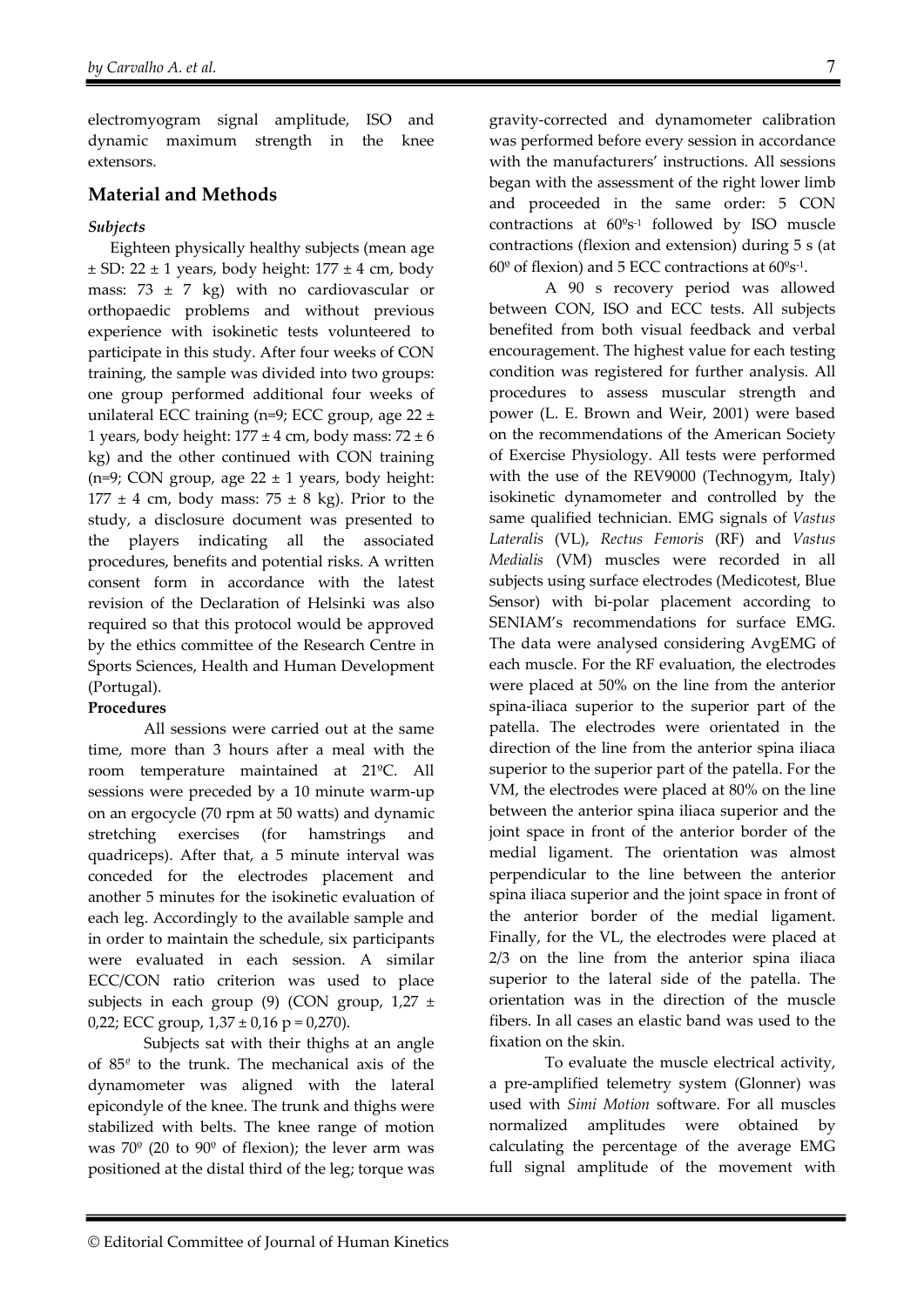respect to the maximal isometric action (Table 1). The signal was recorded at 2000 Hz and smoothed using a low-pass 10 Hz filter. EMG Signal analysis was performed through a window of 0,512 s centred in the force curve produced in the ECC and CON contractions. For ISO contractions a 2 s window centred in the force curve was used.

## **Isokinetic training program**

The 8-week training program included three sessions per week, which resulted in a total of 24 sessions. The isokinetic program was performed in 3 sets of 10 maximum repetitions to both flexor and extensor muscle groups of the dominant leg. The non-dominant leg was not involved in training.

The subjects performed a five minute warm-up on a cycle ergometer (75 W) and dynamic stretching exercises for quadriceps and hamstring muscles of the trained leg (3 x 10 repetitions with a 30 s rest interval).

After that, the subjects seated on the isokinetic dynamometer REV9000 (Technogym, Italy) with the backrest reclined  $5^{\circ}$  from vertical and straps fixing the trunk, waist and distal thigh. The lateral femoral epicondyle was used as the body landmark for matching the rotation axes of the knee joint and the lever arm of the dynamometer. The dynamometer pad was then fastened around the leg 5 cm proximally to the medial malleolus, and the subjects performed a series of three submaximal contractions for familiarization. Then, the participants performed three series of ten consecutive maximal ECC isokinetic contractions; the knee was moved by the dynamometer through the range of motion from 20 to 90º of knee flexion at an angular velocity of  $60^{\circ}$ s<sup>-1</sup>. Each series was preceded by three minutes of rest and no pauses were used between the ten contractions.

# **Statistical Analysis**

Mean and standard deviations were calculated for AvgEMG signals of *Vastus Lateralis* (VL), *Rectus Femoris* (RF), *Vastus Medialis* (VM) and peak torque of all data. Detection of systematic biases was performed using a repeated measures *t*-test. Independent samples *t*-test was used to seek differences between CON and ECC groups (9). The probability of type I error (alpha) was set a priori at 0.05 in all statistical analyses. All statistical procedures were performed with

SPSS 17.0 statistical software (SPSS Inc., Chicago, IL, USA).

# **Results**

Table 1 presents the mean, standard deviation and percentage differences of avgEMG (mV) in VL, RF and VM muscles and quadriceps peak torque (Nm) before and after CON and ECC isokinetic training.

The CON group increased 6, 7 and 7% in CON, ISO and ECC peak torques, respectively. The increases of VL avgEMG were of 9% in CON, 7% in ISO and 9% in ECC contractions. For the RF, the increases of avgEMG were of 5% in CON, 2% in ISO and 5% in ECC contractions. For VM, the increases of avgEMG were higher in CON (9%) and ISO (10%) than in ECC contractions (5%).

The ECC group improvements were higher in ECC (10%), than in ISO (6%) and CON (1%) peak torques. For VL, the increases of avgEMG were higher in CON (17%) than in ISO (14%) and ECC contractions (15%). For the RF, the increases of avgEMG were similar in CON (8%), ISO (3%) than in ECC (4%) contractions. The increases of the VM avgEMG were of 7% in ECC, 10% in ISO and 11% in CON contractions.

# **Discussion**

The purpose of this study was to examine the effect of an 8-week CON versus ECC isokinetic training program on the electromyogram signal amplitude (EMG), ISO and dynamic maximum strength in the knee extensors. The results showed that an 8-week isokinetic training program (3 days per week) with 3 sets of both 10 CON or ECC maximum knee extensions is effective in increasing muscle activation and maximum voluntary contraction of ISO and dynamic strength of the knee extensors.

Strength gains after CON and ECC training are highly dependent on the muscle action used for training and testing. Muscle hypertrophy and neural adaptations contribute to strength increases in both CON and ECC training (Higbie et al., 1996). It was already found that the effects of unilateral CON isokinetic leg extension training over twelve weeks resulted in a significant increase of peak torque in the training group and no significant changes in the control group (Evetovich et al., 1998). The increases in peak torque were suggested by the authors to be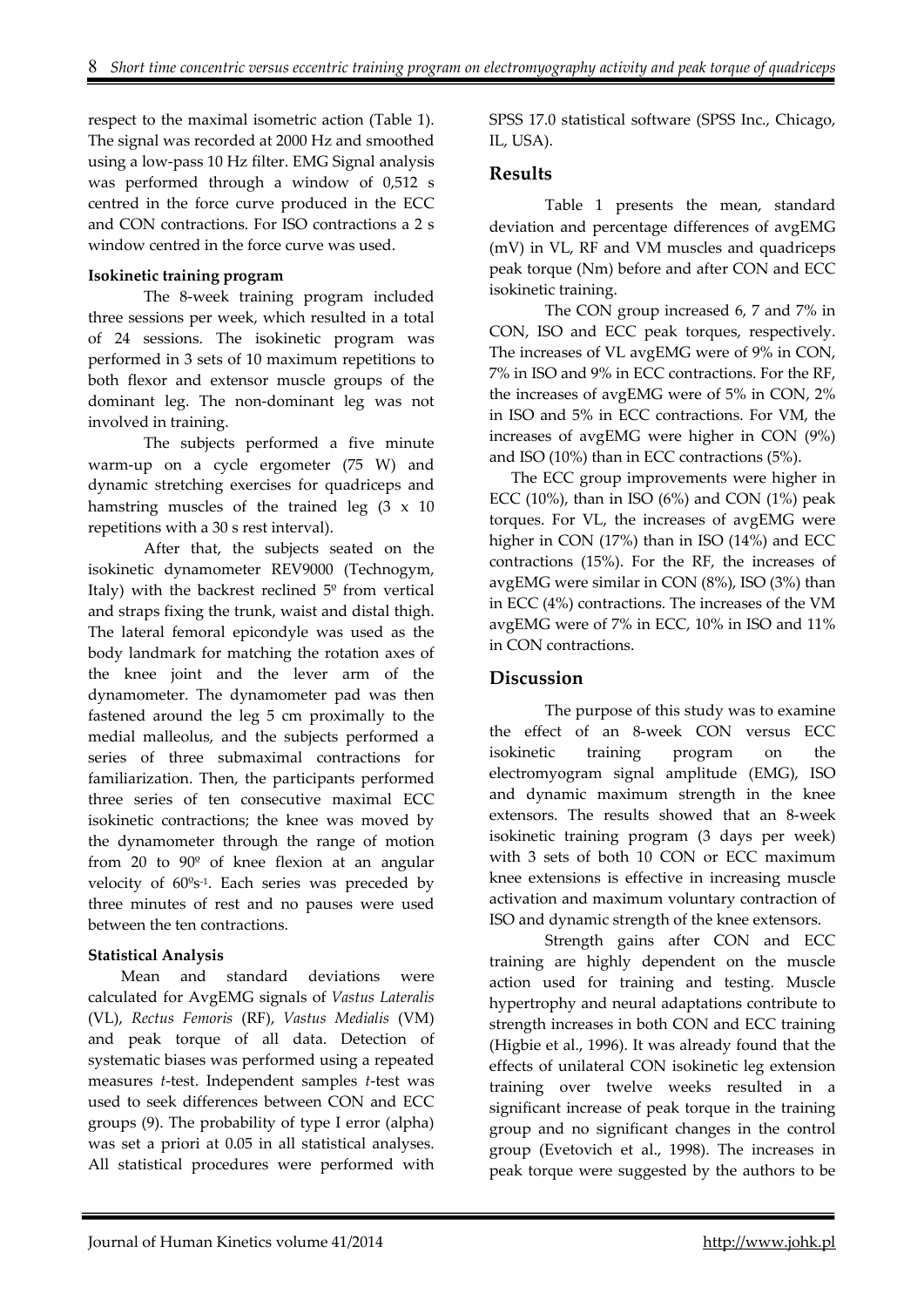related to hypertrophy and/or changes in other muscles involved in leg extension. Another study found a significant increase of knee extensor torque in both limbs (right, from  $229 \pm 54$  to  $304 \pm$ 53 Nm; left, from  $228 \pm 59$  to  $311 \pm 63$  Nm), after six weeks of bilateral ECC isokinetic training (at 30ºs-1), of the knee extensors (Poletto et al., 2008).

When compared to CON programs, ECC training appears to be more specific and effective in maximal voluntary strength. A previous investigation showed that the CON group improved by 19% while the ECC group improved by 29% after 6-weeks of CON or ECC hamstring strength training (Kaminski et al., 1998). Another investigation that compared the effects of 10 weeks of CON *vs.* ECC isokinetic training on quadriceps muscle strength, showed that ECC muscle actions after ECC training was significantly greater than the corresponding change in average torque measured during CON muscle actions after CON training (36,2% *vs.* 18,4%) (Higbie et al., 1996).

This trend was also confirmed in a study that compared ECC *vs.* CON exercise in stimulating gains and muscle strength which found that ECC training performed at high intensities was more effective in promoting increases in muscle mass measured by muscle girth (Roig et al., 2009).

|                                                                            |                          | CONCENTRIC GROUP (CON) |                       |        | <b>ECCENTRIC GROUP (ECC)</b> |                       |        |
|----------------------------------------------------------------------------|--------------------------|------------------------|-----------------------|--------|------------------------------|-----------------------|--------|
|                                                                            |                          | Pre-test               | Post-test             | Dif.   | Pre-test                     | Post-test             | Dif.   |
| CONCENTRIC<br>MUSCLE STRENGHT ASSESSEMENT<br><b>ISOMETRIC</b><br>ECCENTRIC | <b>VL</b>                | $21,42 \pm$<br>7,17    | $30,71 \pm$<br>18,19  | 9%     | $21,10 \pm 7,17$             | $37,99 \pm$<br>16,81  | 17%    |
|                                                                            | RF                       | $20,45 \pm$<br>9,19    | $25,30 \pm$<br>18,77  | $5\%$  | $16,91 \pm 3,91$             | $24,68 \pm$<br>11,60  | $8\%$  |
|                                                                            | <b>VM</b>                | $20,63 \pm$<br>5,41    | $29,29 \pm$<br>15,44  | 9%     | $21,16 \pm 6,21$             | $31,79 \pm$<br>10,77  | 11%    |
|                                                                            | PT                       | $209,25 \pm$<br>32,36  | $221,63 \pm$<br>24,87 | 6%     | $210,25 \pm$<br>25,50        | $212,50 \pm$<br>33,83 | $1\%$  |
|                                                                            | <b>VL</b>                | $18,99 \pm$<br>6,99    | $26,29 \pm$<br>13,58  | 7%     | $14,89 \pm 4,97$             | $28,57 \pm$<br>17,77  | 14%    |
|                                                                            | RF                       | $14,49 \pm$<br>4,42    | $16,79 \pm$<br>8,25   | 2%     | $14,40 \pm 2,42$             | $18,28 \pm 4,18$      | $3\%$  |
|                                                                            | <b>VM</b>                | $15,19 \pm$<br>5,47    | $24,72 \pm$<br>11,02  | $10\%$ | $15,85 \pm 4,20$             | $25,77 \pm$<br>13,10  | $10%$  |
|                                                                            | PT                       | $232,13 \pm$<br>46,70  | $248,35 \pm$<br>43,09 | 7%     | $238,40 \pm$<br>44,14        | $252,13 \pm$<br>46,08 | $6\%$  |
|                                                                            | <b>VL</b>                | $20,17 \pm$<br>6,44    | $28,84 \pm$<br>16,14  | 9%     | $16,81 \pm 5,63$             | $31,78 \pm$<br>19,48  | 15%    |
|                                                                            | RF                       | $15,31 \pm$<br>5,95    | $20,05 \pm$<br>12,01  | $5\%$  | $15,87 \pm 4,61$             | $20,45 \pm 8,69$      | $5\%$  |
|                                                                            | <b>VM</b>                | $18,48 \pm$<br>3,59    | $23,40 \pm$<br>11,67  | $5\%$  | $19,63 \pm 7,00$             | $26,66 \pm$<br>11,21  | $7\%$  |
|                                                                            | $\mathcal{P}\mathcal{T}$ | $270,56 \pm$<br>63,66  | $291,56 \pm$<br>87,08 | 7%     | $284,22 \pm$<br>63,23        | $314,11 \pm$<br>72,56 | $10\%$ |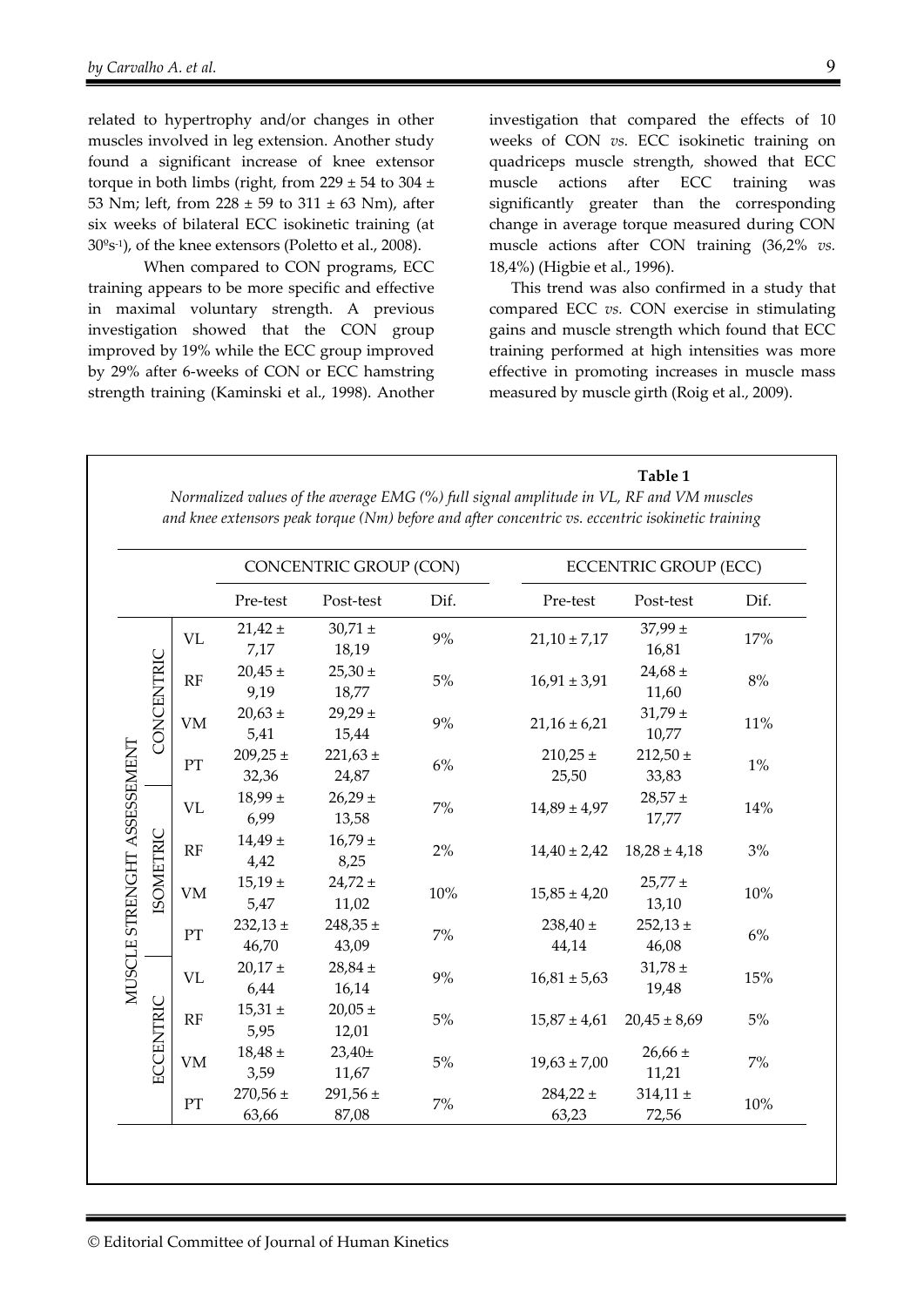The efficiency of ECC training in increasing muscle strength and mass appears to be related to the higher loads developed during ECC contractions. An investigation that compared ECC and CON unilateral isokinetic knee extensor (4 sets of 10 maximal efforts at  $90^{\circ}$ s<sup>-1</sup>, 3 days a week) concluded that changes in strength revealed more signs of specificity related to velocity and contraction type after ECC than CON training (Seger and Thorstensson, 2005).

The present results also show that ECC training induces a greater mode-specific stimulus for an increase in strength because it augments ECC strength more than CON training increases CON strength. The gains in the ECC group were higher than the CON group in ECC strength (10% *vs.*7%) and lower in CON strength (1% *vs.* 6%) compared with CON training. The CON group had similar gains in CON and ECC maximal strength.

Gains in muscular strength after CON and ECC isokinetic training are highly dependent on the muscle action used for training and testing. ECC is more effective than CON isokinetic training for developing strength in ECC isokinetic muscle actions, and CON is more effective than ECC isokinetic training for developing strength in CON isokinetic muscle actions.

Literature has already compared the effect of a 10-week resistance-training program on peak ISO torque, muscle hypertrophy, voluntary activation and electromyogram signal amplitude (EMG) of the knee extensors between young and elderly women. Similar increases in peak ISO torque (16% and 18%) and EMG (19% and 21%) were observed between young and elderly women (Cannon et al., 2007). These findings provide evidence to indicate that participation in regular resistance programs may induce significant neuromuscular benefits in women independent of age. However, another study found that maximal strength gains are affected by age. The results showed that young subjects had a greater increase (34%) than older subjects (28%) after 9 weeks of unilateral knee extension strength training (3 days a week) and there were no significant differences in strength gains between men and women in either age group (Lemmer et al., 2000).

Even short-time strength training programs show significant improvements in ISO and dynamic strength of the knee extensors. For instance, a 22,1% increase was already reported in isokinetic leg extension peak torque after just 2 training sessions (Prevost et al., 1999). In another study, the effects of 2 training sessions resulted in significant improvements in the rate of velocity development during maximal CON isokinetic leg extensions (L. Brown and Whitehurst, 2003). In addition, significant increases in isokinetic leg extension peak torque were already found after just 3 training sessions (Coburn et al., 2006). All of these short-term gains are probably linked to neural, rather than muscle structural adaptations (Prevost et al., 1999).

A short-time training program that consisted of 5 sets of 8 knee extensions in ECC mode, 3 times a week, during 2 weeks, found about 21% of gains in ECC mode and no differences were found in CON and ISO modes. In EMG activity of VL, VM and RF all muscles increased their activity in pre-post comparison, but not significantly (Brassine et al., 2002). These findings support the idea of mode-specificity training and suggest that short-term isokinetic training may not be sufficient to have significant increases in EMG activity. In fact, an earlier investigation found no significant differences in forearm flexion and extension torque and EMG amplitude for the agonist and antagonist muscles after 2 days of isokinetic training (Beck et al., 2007). Another study concluded that there were no pre-test to post-test changes in EMG amplitude after 3 days of slow or fast velocities (30ºs-1 and  $270^{\circ}$ s<sup>-1</sup>) isokinetic training (Coburn et al., 2006). After that protocol, changes were only reported in muscular strength: the slow velocity group had an increase of 24,4% at  $30^{\circ}$ s<sup>-1</sup> and 11,5% at 270°s<sup>-1</sup> in PT, while the fast velocity group increased 40,2% in PT at  $270^{\circ}$ s<sup>-1</sup> only. The control group had no changes in PT at either velocity.

Additionally, the effects of 10 weeks CON *vs.* ECC isokinetic training on quadriceps muscle strength, cross-sectional area and neural activation were compared (Higbie et al., 1996). No significant differences were observed in the changes of maximal iEMG between the ECC and CON group. When tested in the ECC mode, the percentage changes in maximal iEMG were 16,7% for the ECC and 20,0% for CON group. When tested in the CON mode, the percentage changes in maximal iEMG were 7,1% for the ECC and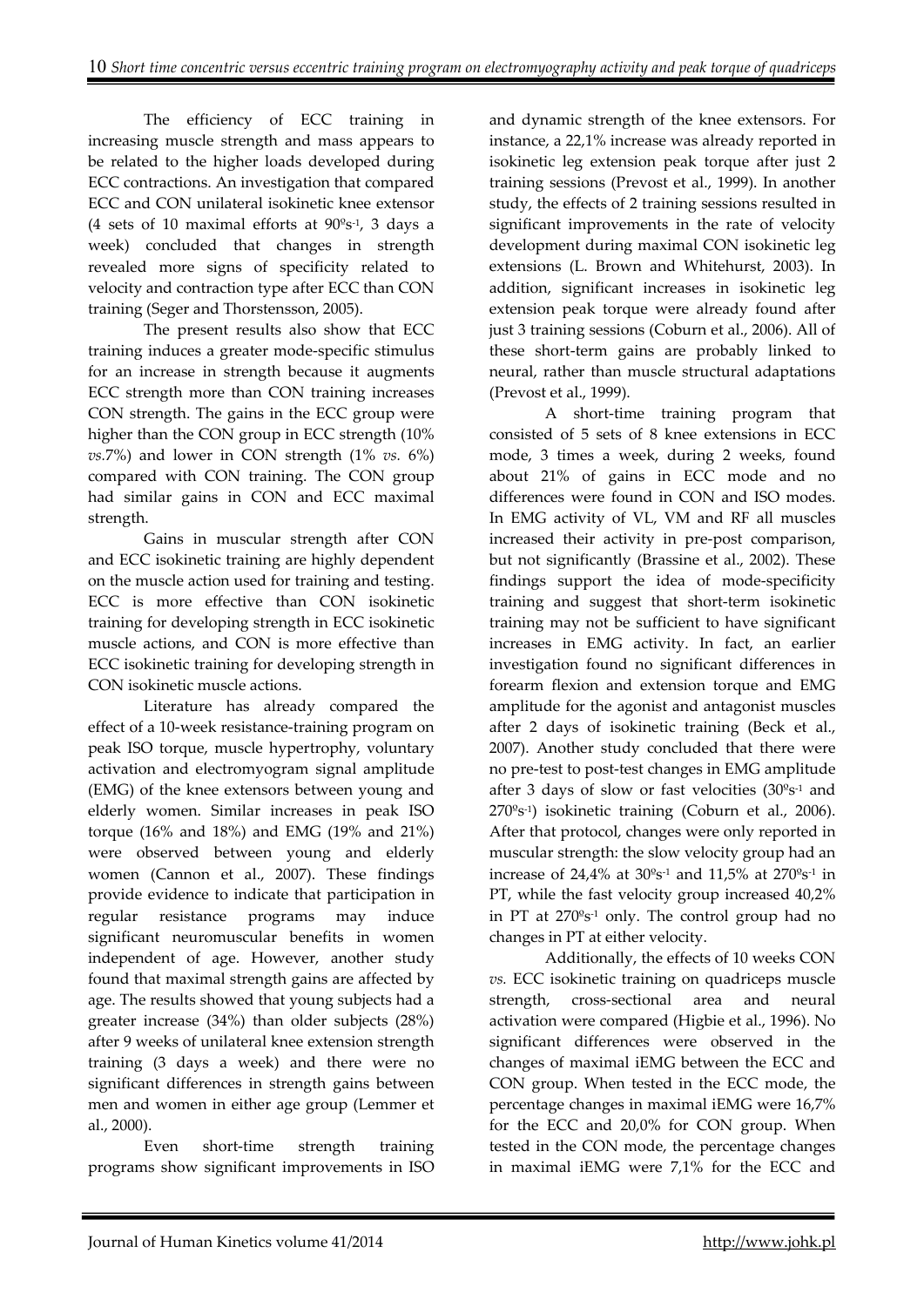#### 21,7% for CON group.

Our investigation shows clear signs of specificity in ECC training, since the percentage gains of avgEMG in VL of the ECC group were higher than the CON group in CON (17% *vs.* 9%), ISO (14% *vs.* 7%) and ECC contractions (15% *vs.* 9%). In VM, the percentage gains of avgEMG of the ECC group were higher in CON (11% vs 9%) and ECC (7% vs 5%) contractions and identical in ISO (10% vs 10%). In RF, the percentage gains of avgEMG were higher in the ECC group for CON (8% *vs.* 5%) and ISO (3% *vs.* 2%) and the same in ECC (5% vs 5%) contractions. The neural adaptations contribute to strength increases after CON and ECC isokinetic training, however, it should be noticed that neural adaptations seem to

be more significant in ECC training, probably because of the higher loads experienced during ECC contractions.

In conclusion, this study showed that CON training improved both peak torque and electrical activation in all types of contractions (CON, ISO and ECC), mainly in avgEMG *of Vastus Medialis* and *Vastus Lateralis* muscles. Comparatively to the CON training, the ECC training significantly improved the electrical activation in all muscles. Also, the avgEMG of both *Vastus Medialis* and *Vastus Lateralis* muscles obtained higher values compared to the avgEMG of *Rectus Femoris* in all types of contraction.

## **References**

- Aagaard P, Simonsen EB, Trolle M, Bangsbo J, Klausen K. Isokinetic Hamstring Quadriceps Strength Ratio Influence from Joint Angular Velocity, Gravity Correction and Contraction Mode*. Acta Physiologica Scandinavica*, 1995; 154(4): 421-427
- Aboodarda SJ, Shariff MA, Muhamed AM, Ibrahim F, Yusof A. Electromyographic activity and applied load during high intensity elastic resistance and nautilus machine exercises*. J Hum Kinet*, 2011; 30: 5-12
- Akima H, Takahashi H, Kuno SY, Masuda K, Masuda T, Shimojo H, Anno I, Itai Y, Katsuta S. Early phase adaptations of muscle use and strength to isokinetic training*. Med Sci Sport Exer*, 1999; 31(4): 588-594
- Amiridis IG, Martin A, Morlon B, Martin L, Cometti G, Pousson M, vanHoecke J. Co activation and tensionregulating phenomena during isokinetic knee extension in sedentary and highly skilled humans*. Eur J Appl Physiol O*, 1996; 73(1-2): 149-156
- Asmussen E. Positive and Negative Muscular Work*. Acta Physiologica Scandinavica*, 1953; 28(4): 364-382
- Beck TW, Housh TJ, Johnson GO, Weir JP, Cramer JT, Coburn JW, Malek MH, Mielke M. Effects of two days of isokinetic training on strength and electromyographic amplitude in the agonist and antagonist muscles*. J Strength Cond Res*, 2007; 21(3): 757-762
- Beckerman H, Roebroeck ME, Lankhorst GJ, Becher JG, Bezemer PD, Verbeek ALM. Smallest real difference, a link between reproducibility and responsiveness*. Qual Life Res*, 2001; 10(7): 571-578
- Brassine E, Mouraux D, Lambert G, Duchateau J. Effect of a short-time eccentric training on the eccentric performance of the quadriceps*. Isokinetics and Exercise Science*, 2002; 10:23-24
- Brown L, Whitehurst M. The effect of short-term isokinetic training on force and rate of velocity development*. J Strength Cond Res*, 2003; 17(1): 88-94
- Brown LE, Weir JP. Accurate assessment of muscular strength and power*. Journal of Exercise Physiology*, 2001; 4(3): 1-21
- Cannon J, Kay D, Tarpenning KM, Marino FE. Comparative effects of resistance training on peak isometric torque, muscle hypertrophy, voluntary activation and surface EMG between young and elderly women*. Clin Physiol Funct I*, 2007; 27(2): 91-100
- Capranica L, Battenti M, Demarie S, Figura F. Reliability of isokinetic knee extension and flexion strength testing in elderly women*. J Sport Med Phys Fit*, 1998; 38(2): 169-176
- Clancy EA. Electromyogram amplitude estimation with adaptive smoothing window length*. Ieee T Bio-Med Eng*, 1999; 46(6): 717-729
- Coburn JW, Housh TJ, Malek MH, Weir JP, Cramer JT, Beck TW, Johnson GO. Neuromuscular responses to three days of velocity-specific isokinetic training*. J Strength Cond Res*, 2006; 20(4): 892-898
- Croisier J, Reveillon V, Ferret J, Cotte T, Genty M, Popovich N, Filho M, Faryniuk J, Ganteaume S, Crielaard JM. Isokinetic assessment of knee flexors and extensors in professional soccer players*. Isokinet Exerc.*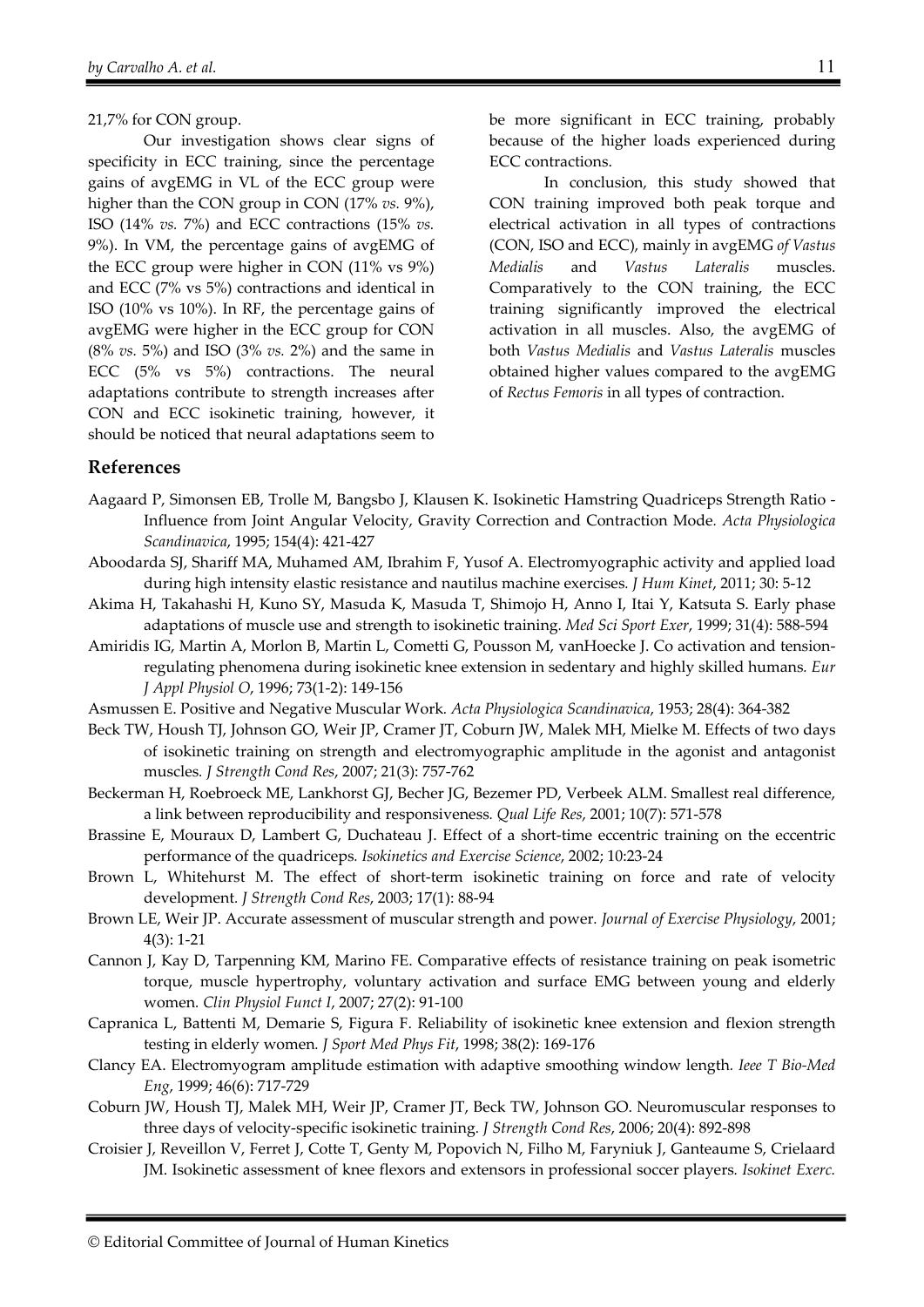*Sci.*, 2003; 11: 61-62

- De Luca CJ. The use of surface electromyography in biomechanics*. Journal of Applied Biomechanics*, 1997; 13(2): 135-163
- Drury DG, Stuempfle KJ, Mason CW, Girman JC. The effects of isokinetic contraction velocity on concentric and eccentric strength of the biceps brachii*. J Strength Cond Res*, 2006; 20(2): 390-395
- Duncan PW, Chandler JM, Cavanaugh DK, Johnson KR, Buehler AG. Mode and speed specificity of eccentric and concentric exercise training*. The Journal of orthopaedic and sports physical therapy*, 1989; 11(2): 70-75
- Evetovich TK, Housh TJ, Johnson GO, Housh DJ, Ebersole KT, Smith DB. The effects of concentric isokinetic strength training of the quadriceps femoris on mechanomyography and muscle strength*. Isokinet Exerc Sci*, 1998; 7(3): 123-128
- Farina D, Merletti R, Enoka RM. The extraction of neural strategies from the surface EMG*. Journal of Applied Physiology*, 2004; 96(4): 1486-1495
- Garfinkel S, Cafarelli E. Relative Changes in Maximal Force, Emg, and Muscle Cross-Sectional Area after Isometric Training*. Med Sci Sport Exer*, 1992; 24(11): 1220-1227
- Hakkinen K, Kallinen M, Izquierdo M, Jokelainen K, Lassila H, Malkia E, Kraemer WJ, Newton RU, Alen M. Changes in agonist-antagonist EMG, muscle CSA, and force during strength training in middle-aged and older people*. J Appl Physiol*, 1998; 84(4): 1341-1349
- Hakkinen K, Komi PV, Tesch P. Effect of combined concentric eccentric strength training and detraining on force-time, muscle fiber and metabolic characteristics of leg extensor muscles*. Scandinavian Journal of Sports Sciences*, 1981; 3: 50-58
- Higbie EJ, Cureton KJ, Warren GL, Prior BM. Effects of concentric and eccentric training on muscle strength, cross-sectional area, and neural activation*. Journal of Applied Physiology*, 1996; 81(5): 2173-2181
- Holtermann A, Roeleveld K, Vereijken B, Ettema G. Changes in agonist EMG activation level during MVC cannot explain early strength improvement*. European journal of applied physiology*, 2005; 94(5-6): 593- 601
- Johnson BL. Eccentric Vs Concentric Muscle Training for Strength Development*. Med Sci Sport Exer*, 1972; 4(2): 111-&
- Kaminski TW, Wabbersen CV, Murphy RM. Concentric versus enhanced eccentric hamstring strength training: Clinical implications*. Journal of athletic training*, 1998; 33(3): 216-221
- Komi PV. Measurement of the force-velocity relationship in human muscle under concentric and eccentric contractions *Medicine and Sport: Biomechanics III* (pp. 224-229). New York: Karger, Basel; 1973
- Krol H, Mynarski W. A comparison of mechanical parameters between the counter movement jump and drop jump in biathletes*. J Hum Kinet*, 2012; 34: 59-68
- Lemmer JT, Hurlbut DE, Martel GF, Tracy BL, Ivey FM, Metter EJ, Fozard JL, Fleg JL, Hurley BF. Age and gender responses to strength training and detraining*. Med Sci Sport Exer*, 2000; 32(8): 1505-1512
- Li RCT, Wu Y, Maffulli N, Chan KM, Chan JLC. Eccentric and concentric isokinetic knee flexion and extension: A reliability study using the Cybex 6000 dynamometer*. Brit J Sport Med*, 1996; 30(2): 156- 160
- Liossis LD, Forsyth J, Liossis C, Tsolakis C. The acute effect of upper-body complex training on power output of martial art athletes as measured by the bench press throw exercise*. J Hum Kinet*, 2013; 39: 167-175
- Moritani T, Devries HA. Neural Factors Versus Hypertrophy in the Time Course of Muscle Strength Gain*. Am J Phys Med Rehab*, 1979; 58(3): 115-130
- Pavone E, Moffat M. Isometric Torque of the Quadriceps Femoris after Concentric, Eccentric and Isometric Training*. Arch Phys Med Rehab*, 1985; 66(3): 168-170
- Poletto PR, Santos HH, Salvini TF, Coury HJCG, Hansson GA. Peak torque and knee kinematics during gait after eccentric isokinetic training of quadriceps in healthy subjects*. Rev Bras Fisioter*, 2008; 12(4): 331- 337
- Prevost MC, Nelson AG, Maraj BKV. The effect of two days of velocity-specific isokinetic training on torque production*. J Strength Cond Res*, 1999; 13(1): 35-39